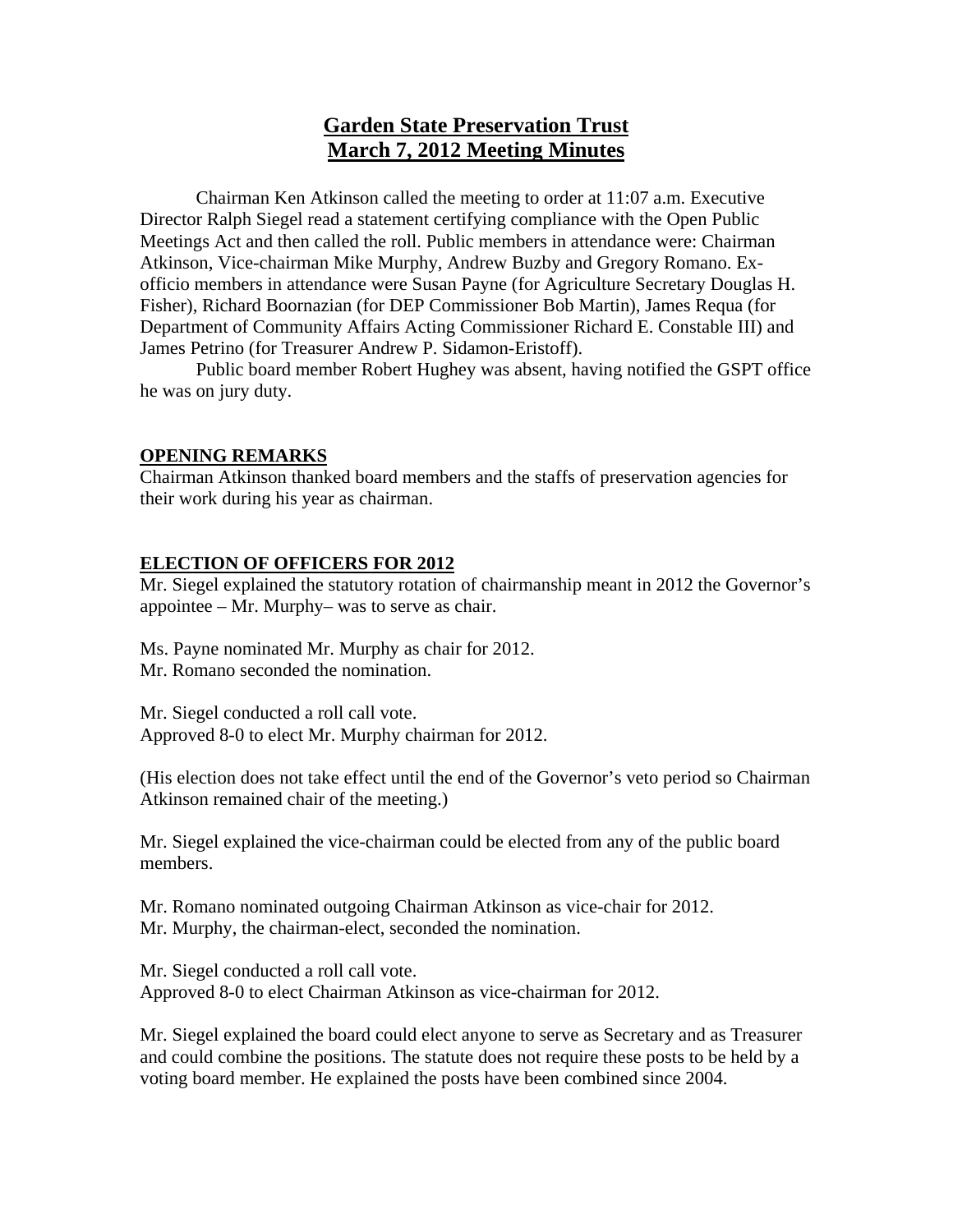Ms. Payne nominated Mr. Siegel to the combined post of Secretary-Treasurer for 2012. Mr. Requa seconded the nomination.

Mr. Siegel conducted a roll call vote. Approved 8-0 to elect Mr. Siegel Secretary-Treasurer for 2012.

# **APPROVAL OF MINUTES OF MAY 4, 2012, BOARD MEETING**

Mr. Siegel noted the consideration of these official minutes was a formality because a substantive version of the minutes had been submitted in May and had completed the Governor's veto review process. Mr. Siegel asked if there were any corrections or clarifications to the draft minutes of the meeting. There were none.

Moved by Ms. Payne Seconded by Mr. Murphy Approved 7-0.

Mr. Romano abstained from the vote because he was not a member of the board last May.

# **RESOLUTION #11-030 RATIFYING RESOLUTION HONORING FORMER PUBLIC BOARD MEMBER JAN ROSENFELD**

Mr. Siegel noted the resolution to honor the former board member had been approved informally in December by a majority of board members via email consent. He said this was done because the resolution was ceremonial, but that it is not legal to seek board approval for any action in this manner. He asked for formal ratification to make the approval of the honorary resolution official.

Moved Mr. Murphy Seconded by Chairman Atkinson. Approved 8-0.

# **EXECUTIVE DIRECTOR'S REPORT – LEGISLATIVE JOINT BUDGET OVERSIGHT COMMITTEE APPLICATION**

Mr. Siegel reviewed the contents of the board members' meeting packets, which included the 2-page resolution to submit an application to JBOC, plus the 16-page "Plan of Finance" explaining the refinancing proposal, plus a one-page chart explaining the key information on Page 8 of the "Plan of Finance," because that page detailed the schedule of debt-service payments and the debt-service savings being proposed in the deal.

 Mr. Siegel said the official action proposed for board consideration was the resolution merely to file an application for JBOC consideration. He said the board would not be committing itself to the actual bond issue at this time. However, he said board members were free to discuss any aspect of the financing plan. He pointed out that the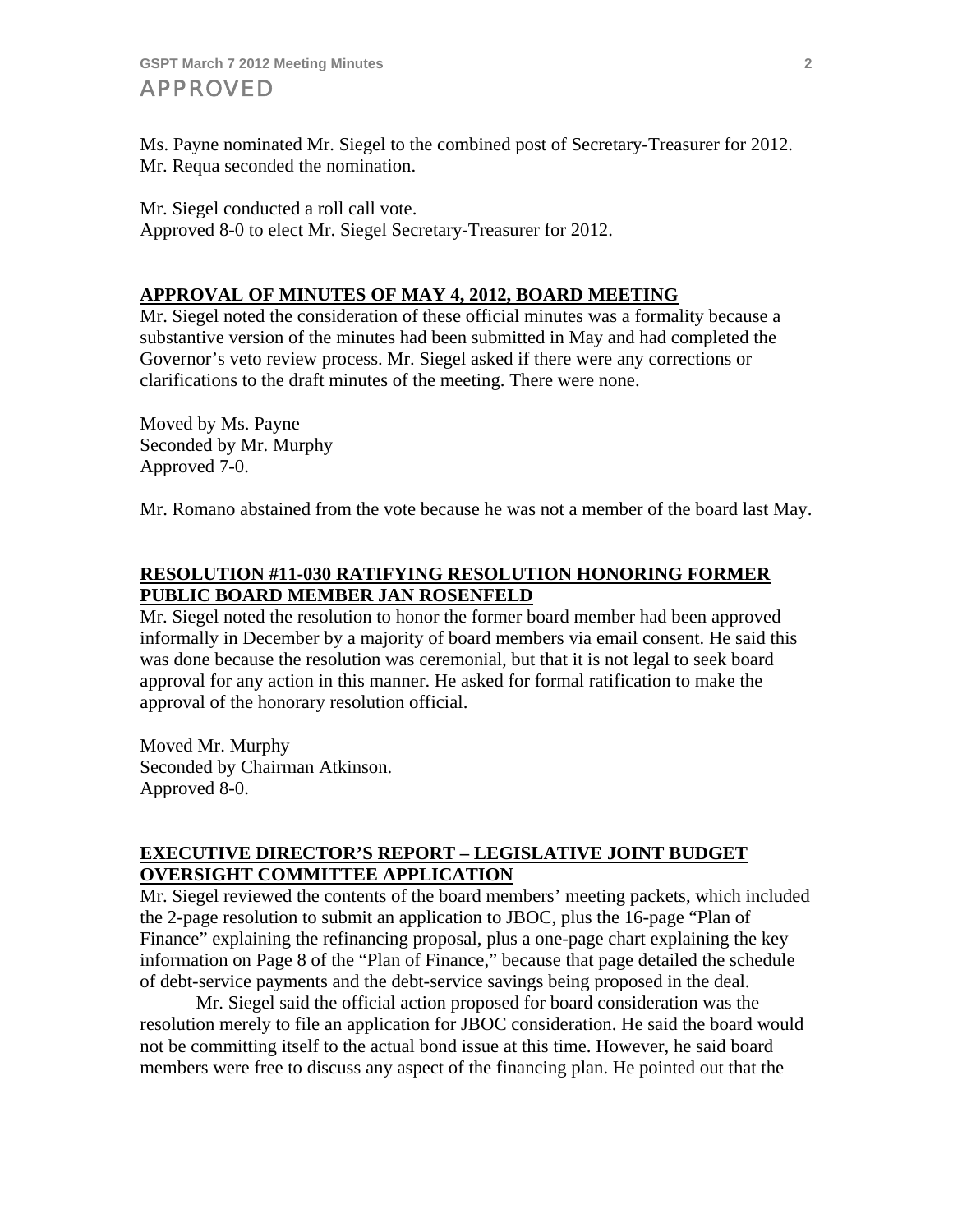Treasurer's Director of Public Finance, Mr. Petrino, happened to be a board member present and was ready to accept questions.

 Mr. Siegel addressed one question that had already been brought up: Why did the Resolution authorize the refinancing at \$350 million when the Plan of Finance proposed a bond issue of only \$277 million. He said it was typical to give plenty of leeway in these sorts of resolutions to permit the underwriter to adjust the deal as necessary at the time of marketing and sale in order to achieve the promised savings.

 Mr. Romano asked if the anticipated savings of \$23 million this year was the "net" savings, or true savings, after the costs of issuance had been paid. Mr. Petrino said it was a net savings, and that the total savings over eight years would total \$26 million.

 Mr. Murphy asked if it was the recommendation of the Treasurer to approve this resolution. Mr. Petrino said yes. He said JBOC approval was required before the GSPT could issue refinancing bonds. He said the actual bond-issue resolution documents were not yet ready, but the "Plan of Finance" was in place and was adequate for JBOC consideration.

 Mr. Murphy noted the timing of the deal was important and he hoped GSPT approval of the application would give JBOC incentive to schedule its meeting to receive the application.

Mr. Murphy moved the resolution.

# **RESOLUTION OF THE GARDEN STATE PRESERVATION TRUST DETERMINING TO ISSUE REFUNDING BONDS TO REFUND CERTAIN PRIOR SERIES OF OPEN SPACE AND FARMLAND PRESERVATION BONDS AND AUTHORIZING THE SUBMISSION OF A REFUNDING REPORT TO THE JOINT BUDGET OVERSIGHT COMMITTEE OF THE STATE LEGISLATURE FOR APPROVAL**

Before a second was offered to the resolution, Ms. Payne asked about the schedule of debt service payments. She asked why the FY2012 payment was only \$49 million and then jumps to \$98 million for FY2013. Mr. Siegel explained that the \$49 million was only half the payment, noting the first payment for FY2012 had already been made last November.

 Mr. Romano raised an issue in the text of the resolution under the NOW BE IT RESOLVED Clause #2 concerning broad discretion given the Executive Director.

 Mr. Petrino said an amendment was OK with him. He suggested inserting a phrase to include consultation with the chairman. DAG Cliff Rones asked for Clause 2 to be read aloud in its entirety as amended so the resolution was clear to board members.

Mr. Siegel did so:

 "BE IT RESOLVED Clause Number 2 was amended to read as follows: *The Trust hereby authorizes the Executive Director, in consultation with the State Treasurer and with the chairman of the Trust, to make such additions, corrections, or deletions to the Plan of Finance, as he deems necessary or appropriate and hereby designates this Resolution and the Plan of Finance as the Report."* 

Mr. Murphy accepted the amendment to his original motion.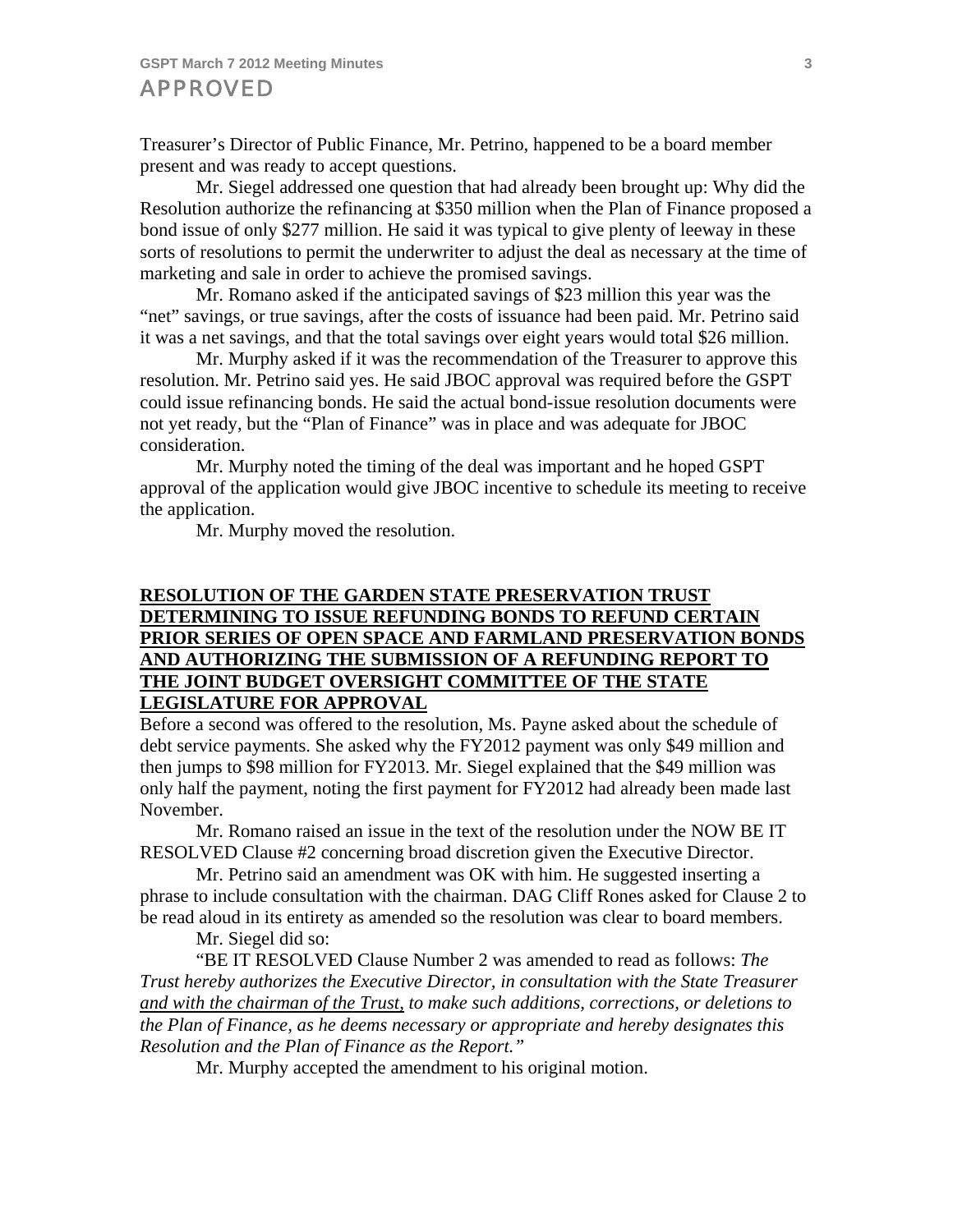Moved by Mr. Murphy Seconded by Mr. Romano. Approved 8-0.

# **RESOLUTION #12-001 APPROVING BUDGET RECOMMENDATION FOR PROPOSED GSPT OFFICE BUDGET FOR FISCAL YEAR 2013**

Chairman Atkinson advised the board that the Governor's Office was directing agencies and authorities to maintain the same budget funding as in the previous year, which in the case of the GSPT office budget was \$204,000. He said the directive was that agencies "such as ours" were not to incur any new or increased expenditures. He discussed the proposed line item in the budget of \$25,000 to procure "Preserved Farmland" signs. He said it would be best to approve the version of the GSPT budget that did not include the "Preserved Farmland" signs, but that it was the board's prerogative.

 Mr. Boornazian said when the proposed budget for FY2013 was compared to the actual expenditures for FY2011, the difference was almost enough to cover the \$25,000 for the signs. "You are almost at the sign number," he said.

 Chairman Atkinson said it was within the prerogative of the board to approve the budget as the majority of the members see fit.

 Mr. Siegel reminded the board the Legislature each year approved funding for the GSPT office operations as a single line in the State Budget that was much larger. He said the board has been structuring its own smaller office budget from within this single-line appropriation. He said the overall Legislative appropriation would remain unchanged and that any proposal to fund signs would not change this overall State Budget line.

 Ms. Payne asked Mr. Siegel to provide background on how the GSPT got involved in the procurement of "Preserved Farmland" signs.

 Mr. Siegel said the GSPT began the procurement of these signs in 2004 because no one else was doing it. He noted that Mr. Romano was the director of the State Agriculture Development Committee (SADC) at the time, a position now held by Ms. Payne, and that he could verify his recollections.

 Mr. Siegel said the GSPT since its inception had been involved in various "marketing" efforts to inform the public of conservation accomplishments, which includes the preservation of privately owned farmland. He said in 2004 this GSPT policy changed to include the procurement and installation of "Preserved Farmland" signs because "it is the only way to inform the taxpayers that a farm has been preserved." He said the SADC had more recently received an appropriation to fund these signs but that it had now run out.

 Mr. Romano said the first "Preserved Farmland" signs were funded from the Governor's discretionary fund.

 Mr. Boornazian asked if SADC had any funding for signs in its own budget. Ms. Payne said there had been an appropriation for signs but it had been exhausted. She urged the GSPT to approve it.

 Mr. Romano asked if the GSPT budget funds were coming from the General Fund of the State Budget or from the GSPT trust funds.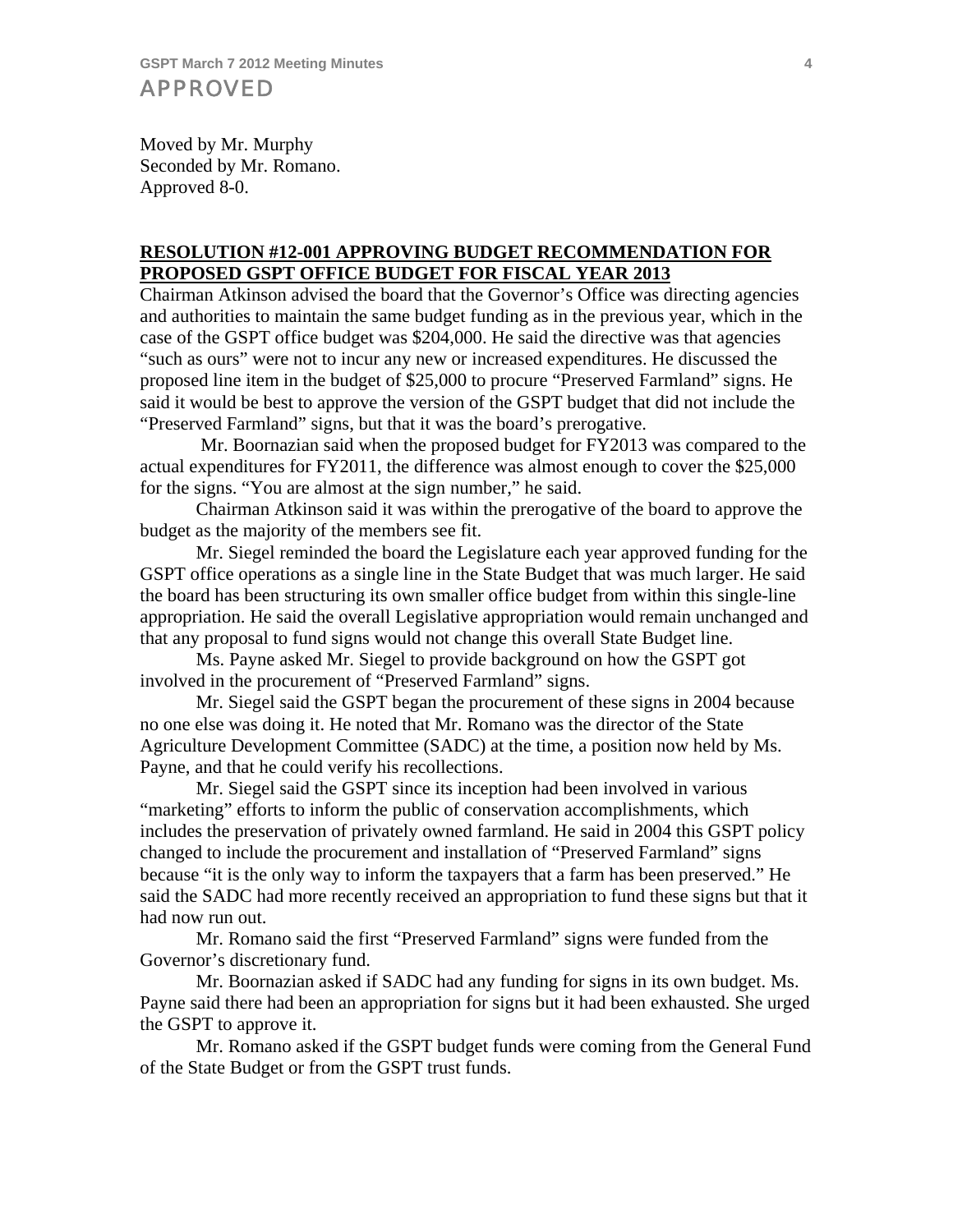Mr. Siegel said all of the administrative budgets for all of the conservation and historic preservation agencies, including the GSPT, were taken from the GSPT trust funds. He noted it made little actual difference if the SADC budget or GSPT budget paid for the signs because their budgets came from the same pot. He said none of it came from the General Fund of the State Budget.

 Chairman Atkinson asked if there was a prospect of supplemental funding that would enable the GSPT office budget to be amended at a later time to include some funding for signs.

 Mr. Siegel explained many of the charges in the GSPT budget are for "bench charges" assessed by Treasury for such things as GSPT office equipment, computer services, travel, phone and postage. He said the actual expenditures rarely equate these bench charges, noting that \$5,000 for travel is an automatic insertion but represents a sum the GSPT has never expended. He said past budgets included a \$10,000 item under "Professional Services" for an independent audit. He said he had never agreed such an audit was necessary, and Treasury has recently concluded the Office of Management & Budget can conduct the audit of the GSPT office budget without cost. He said this represents an immediate savings of \$10,000, which was reflected in the FY2013 budget proposal. He said it might be possible to have some allocations shifted to the proposed line item for the signs.

 Mr. Requa asked how many "Preserved Farmland" signs could be procured for \$25,000. Mr. Romano said based the costs when he was at SADC, that sum could procure 62.5 signs. Mr. Siegel said the actual sign cost would be established by the timing and size of any proposed contract.

 Chairman Atkinson said the shift in funds if \$10,000 to the "Preserved Farmland" signs appeared in keeping with the directive to keep all budgets flat because the bottom line of \$204,000 would not change.

The budget recommendation as amended changed to \$204,000.

Moved Ms. Payne. Seconded by Mr. Murphy. Approved 8-0.

#### **RESOLUTION #12-002 TO RENEW DIRECTIVE TO CONDUCT ONGOING SEMINAR AND WORKSHOP PROGRAM ON TAX BENEFITS OF LAND CONSERVATION**

Mr. Siegel reviewed the history of the seminar program, noting that it was triggered in 2006 by the passage of the HR-4 Pension Act that dramatically increased tax deductions available for conservation easement donations and bargain sales. He said the GSPT had approved these training programs by passing board resolutions in 2006 and in 2007, but that he and the Chairman concurred it would be best to have the board memorialize these old resolutions by a new authorization.

 Mr. Siegel said it was critical for the landowners to be aware of the tax benefits, and that staffs of nonprofit land trusts and county agencies should be informing landowners about them. He said the training seminar program had been dormant, in part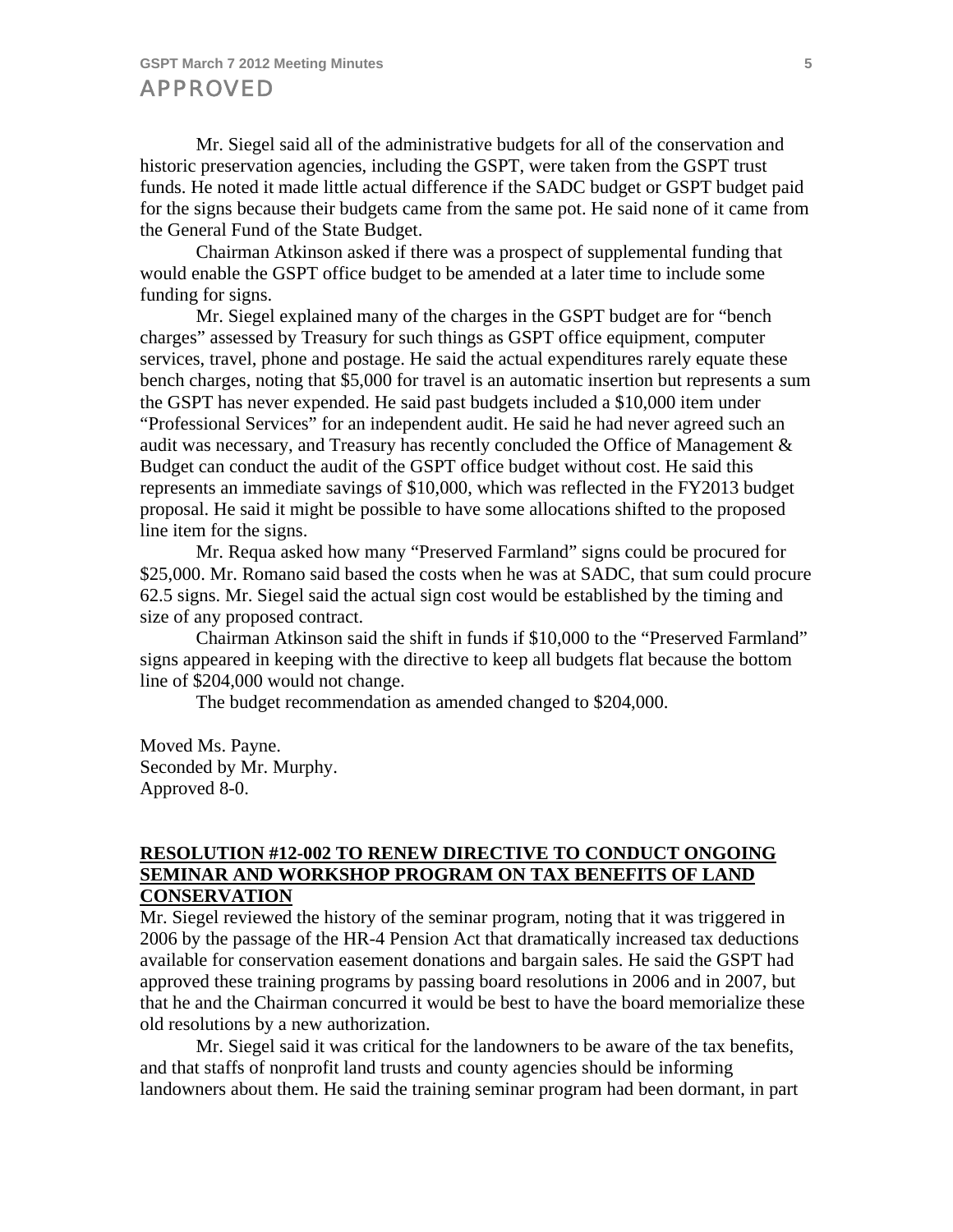because the GSPT's projector broke and that it took some time to acquire a new one. He said the GSPT resolution reinforces the training program as part of his job description.

 Ms. Payne said the tax benefits seminars were a positive contribution and a good role for the GSPT.

 Chairman Atkinson said it was important for the land preservation professionals to have this information so they could advise their landowners to look into the tax benefits available to them.

Moved by Mr. Boornazian Seconded by Mr. Requa Approved 8-0.

Chairman Atkinson said Resolution #12-003 Authorizing White Paper on "Conservation & Property Taxes" had been withdrawn from the agenda.

#### **BOARD MEMBER DISCUSSION -- IDENTIFICATION OF CANCELLED PROJECTS FOR FUTURE APPROPRIATIONS.**

Chairman Atkinson said "it is pretty obvious" conservation agencies may not have fully funded appropriations rounds for a few years and that the GSPT trust funds would be drawn down over the next 12 to 18 months. He said state and local agencies would be taking a sharp look at shifting money from old projects to reallocation for new appropriations. He also said there was an increasing emphasis on transparency in appropriations. He suggested the board members discuss a policy to require a strict accounting of cancelled projects before reallocations are approved for new appropriation.

 Chairman Atkinson said, "When new projects come before us based on cancelled projects, that the Trust would require some type of inventory of what these cancelled projects are. I know that if I am reallocating funds at the county level, my treasurer's office requires that I tell them what projects we cancelled and where this money is coming from."

 Mr. Boornazian, the administrator of the Green Acres program, said he was concerned about a new "reporting requirement" that would create an added burden on his staff.

 Mr. Siegel said that every appropriations request that has come to the GSPT since 2004 has included some reallocation of funds from cancelled projects to enhance the total appropriation. He said the reporting being discussed would only concern those specific reallocations which were being proposed as new appropriations to the GSPT.

 Mr. Siegel said these problems came to a head in 2011 with confusion over a \$1.3 million appropriations request from the New Jersey Historic Trust. GSPT data showed insufficient capacity in the GSPT Historic Preservation Trust Fund to cover these new appropriations. He said this was resolved when the Historic Trust demonstrated they had cancelled old grants totaled \$1.3 million, which meant that sum could be reallocation to fund the requested appropriation. He said if some sort of policy had been in place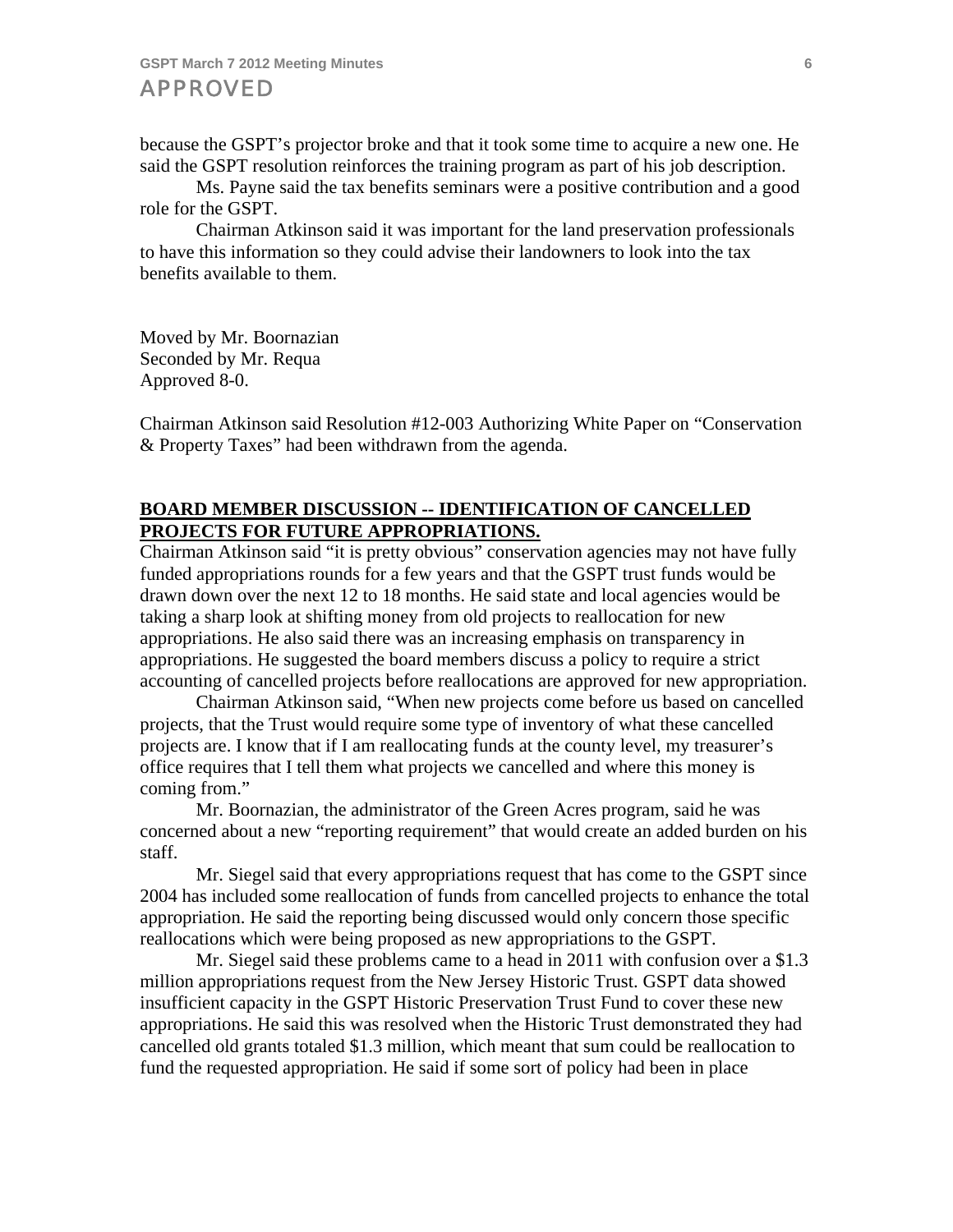requiring the reporting of such cancelled projects up front, the confusion, controversy and two-month delay would have been avoided.

 Mr. Siegel said past appropriations show the GSPT board can expect reallocations of cancelled grants to be part of the next appropriations recommendations. He said it is important as the GSPT Trust Funds are drawn down to the bottom that these reallocations are actually available, and that funds committed to projects are not inadvertently appropriated a second time. He said, "As we scrape the bottom of the bucket, we want to make sure we do not go through the bottom of the bucket and start appropriating money that isn't there."

 Mr. Siegel said it is possible the agencies might look at a new grant round without a source of new money, which means the recommendations could rely entirely on the reallocation of cancelled grants.

 Mr. Boornazian said this identification of cancelled grants was part of Green Acres operations.

 Mr. Romano noted that reallocations are common in approval from the Joint Budget Oversight Committee to change appropriations bills that have already been enacted. He said these reallocations cannot go to entirely new projects. The GSPT reallocations are used to fund new projects.

 Ms Payne said the object is to identify for the Legislature the projects they have previously approved that the agencies might propose cancelling. She said it was appropriate for these cancellations to be certified in some way.

 Mr. Boornazian repeated he was concerned about documenting projects being pursued by municipalities or counties that receive lump-sum grants, "about another report, another hoop we have to jump through."

 Ms. Payne said Mr. Siegel was using the terms projects and grants interchangeably and it was causing confusion.

 Mr. Siegel provided an example. He said in 2011, the Treasury Department specifically disallowed any reallocation of grants funded from the 2007 Bond Fund. He said the Farmland Preservation Program identified two specific projects funded from the 2007 Bond Fund that were cancelled, and because of this specificity the Treasury Department made an exception in this single, narrow instance.

 Mr. Siegel accepted direction to develop a policy proposal in consultation with the chairman and the executive directors of the funded agencies.

#### **BOARD MEMBER COMMENT**

 Mr. Romano asked that the handout provided by Mr. Siegel for board discussion concerning annual trends in preservation of acreage and in expenditure from the GSPT Trust Funds be augmented to include annual appropriations.

Mr. Siegel said he would provide this at the next meeting.

#### **PUBLIC COMMENT**

Chairman Atkinson invited members of the public to address the board or to offer a comment. There was none.